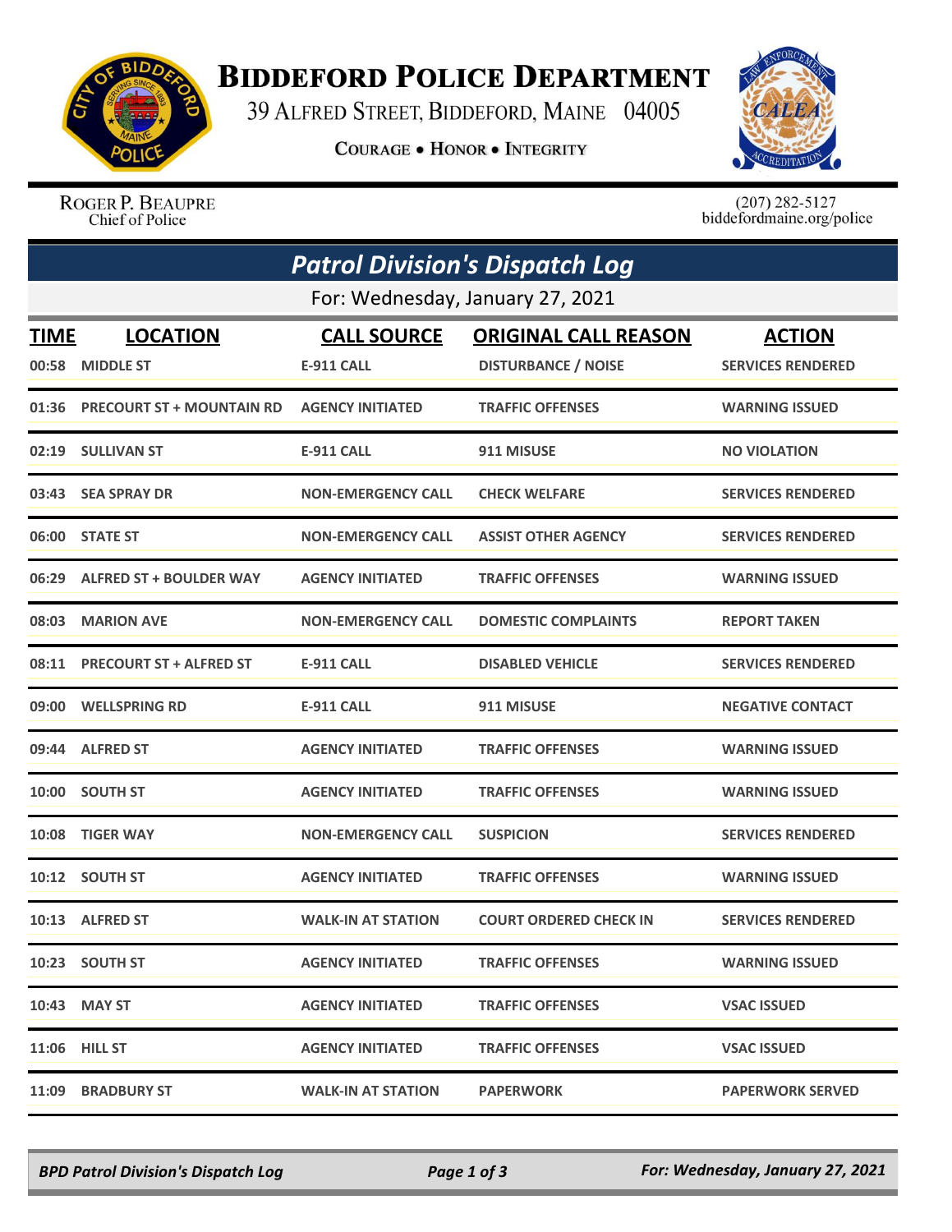| <b>TIME</b> | <b>LOCATION</b><br>11:18 MASON ST                                                                                                                                                                                                 | <b>CALL SOURCE</b><br><b>NON-EMERGENCY CALL</b> | <b>ORIGINAL CALL REASON</b><br><b>PARKING COMPLAINT</b> | <b>ACTION</b><br><b>SERVICES RENDERED</b> |  |  |
|-------------|-----------------------------------------------------------------------------------------------------------------------------------------------------------------------------------------------------------------------------------|-------------------------------------------------|---------------------------------------------------------|-------------------------------------------|--|--|
|             | 11:23 WEST ST                                                                                                                                                                                                                     | <b>AGENCY INITIATED</b>                         | <b>TRAFFIC OFFENSES</b>                                 | <b>WARNING ISSUED</b>                     |  |  |
|             | 11:30 WEST ST                                                                                                                                                                                                                     | <b>AGENCY INITIATED</b>                         | <b>TRAFFIC OFFENSES</b>                                 | <b>VSAC ISSUED</b>                        |  |  |
|             | 11:55 MARION AVE                                                                                                                                                                                                                  | <b>WALK-IN AT STATION</b>                       | <b>PAPERWORK</b>                                        | <b>PAPERWORK NOT SERVED</b>               |  |  |
|             | 12:59 PRECOURT ST + MOUNTAIN RD                                                                                                                                                                                                   | <b>AGENCY INITIATED</b>                         | <b>TRAFFIC OFFENSES</b>                                 | <b>WARNING ISSUED</b>                     |  |  |
|             | 13:06 DEBBIE AVE + WEST ST                                                                                                                                                                                                        | <b>AGENCY INITIATED</b>                         | <b>TRAFFIC OFFENSES</b>                                 | <b>WARNING ISSUED</b>                     |  |  |
|             | 13:38 WEST LOOP RD + ROMEO LN                                                                                                                                                                                                     | <b>AGENCY INITIATED</b>                         | <b>TRAFFIC OFFENSES</b>                                 | <b>VSAC ISSUED</b>                        |  |  |
|             | 13:57 POOL ST                                                                                                                                                                                                                     | <b>AGENCY INITIATED</b>                         | <b>TRAFFIC OFFENSES</b>                                 | <b>WARNING ISSUED</b>                     |  |  |
|             | 14:02 LINCOLN ST                                                                                                                                                                                                                  | <b>NON-EMERGENCY CALL</b>                       | <b>THEFT</b>                                            | <b>REPORT TAKEN</b>                       |  |  |
| 14:11       | <b>GRANITE ST</b>                                                                                                                                                                                                                 | <b>AGENCY INITIATED</b>                         | <b>TRAFFIC OFFENSES</b>                                 | <b>WARNING ISSUED</b>                     |  |  |
|             | 14:23 LINCOLN ST                                                                                                                                                                                                                  | <b>AGENCY INITIATED</b>                         | <b>THEFT</b>                                            | <b>REPORT TAKEN</b>                       |  |  |
|             | 15:04 MARION AVE                                                                                                                                                                                                                  | <b>WALK-IN AT STATION</b>                       | <b>PROTECTION FROM ABUSE SERVICE PAPERWORK SERVED</b>   |                                           |  |  |
|             | 15:08 ALFRED ST                                                                                                                                                                                                                   | <b>AGENCY INITIATED</b>                         | <b>TRAFFIC OFFENSES</b>                                 | <b>WARNING ISSUED</b>                     |  |  |
|             | 15:37 ALFRED ST                                                                                                                                                                                                                   | <b>WALK-IN AT STATION</b>                       | <b>COURT ORDERED CHECK IN</b>                           | <b>NO ACTION REQUIRED</b>                 |  |  |
|             | 15:44 SOUTH ST                                                                                                                                                                                                                    | <b>AGENCY INITIATED</b>                         | <b>TRAFFIC OFFENSES</b>                                 | <b>WARNING ISSUED</b>                     |  |  |
|             | <b>15:57 PRECOURT ST</b>                                                                                                                                                                                                          | <b>AGENCY INITIATED</b>                         | <b>DISABLED VEHICLE</b>                                 | <b>SERVICES RENDERED</b>                  |  |  |
|             | 15:57 SOUTH ST + MT PLEASANT ST                                                                                                                                                                                                   | <b>AGENCY INITIATED</b>                         | <b>TRAFFIC OFFENSES</b>                                 | <b>WARNING ISSUED</b>                     |  |  |
|             | <b>ARREST(S) MADE</b><br><b>15:58 BOULDER WAY</b><br><b>NON-EMERGENCY CALL</b><br><b>VIOL OF BAIL CONDITIONS</b><br>OFFENDER: GABRIELLE M GOSSELIN  AGE: 38  RESIDENT OF: BIDDEFORD, ME<br>CHARGE: VIOLATING CONDITION OF RELEASE |                                                 |                                                         |                                           |  |  |
|             | 16:05 GREENFIELD LN                                                                                                                                                                                                               | <b>WALK-IN AT STATION</b>                       | <b>ASSIST OTHER AGENCY</b>                              | <b>NEGATIVE CONTACT</b>                   |  |  |
|             | 16:17 JEFFERSON ST + ALFRED ST                                                                                                                                                                                                    | <b>AGENCY INITIATED</b>                         | <b>CHECK WELFARE</b>                                    | <b>SERVICES RENDERED</b>                  |  |  |
|             | <b>16:25 WENTWORTH ST</b>                                                                                                                                                                                                         | <b>E-911 CALL</b>                               | 911 MISUSE                                              | <b>NO ACTION REQUIRED</b>                 |  |  |
|             | 17:01 SADIE LN                                                                                                                                                                                                                    | <b>NON-EMERGENCY CALL</b>                       | <b>CHECK WELFARE</b>                                    | <b>REPORT TAKEN</b>                       |  |  |
|             | 17:38 ALFRED ST                                                                                                                                                                                                                   | <b>NON-EMERGENCY CALL</b>                       | <b>CHECK WELFARE</b>                                    | <b>SERVICES RENDERED</b>                  |  |  |
|             | 17:56 OAK ST + ACORN ST                                                                                                                                                                                                           | <b>AGENCY INITIATED</b>                         | <b>TRAFFIC OFFENSES</b>                                 | <b>WARNING ISSUED</b>                     |  |  |

*BPD Patrol Division's Dispatch Log Page 2 of 3 For: Wednesday, January 27, 2021*